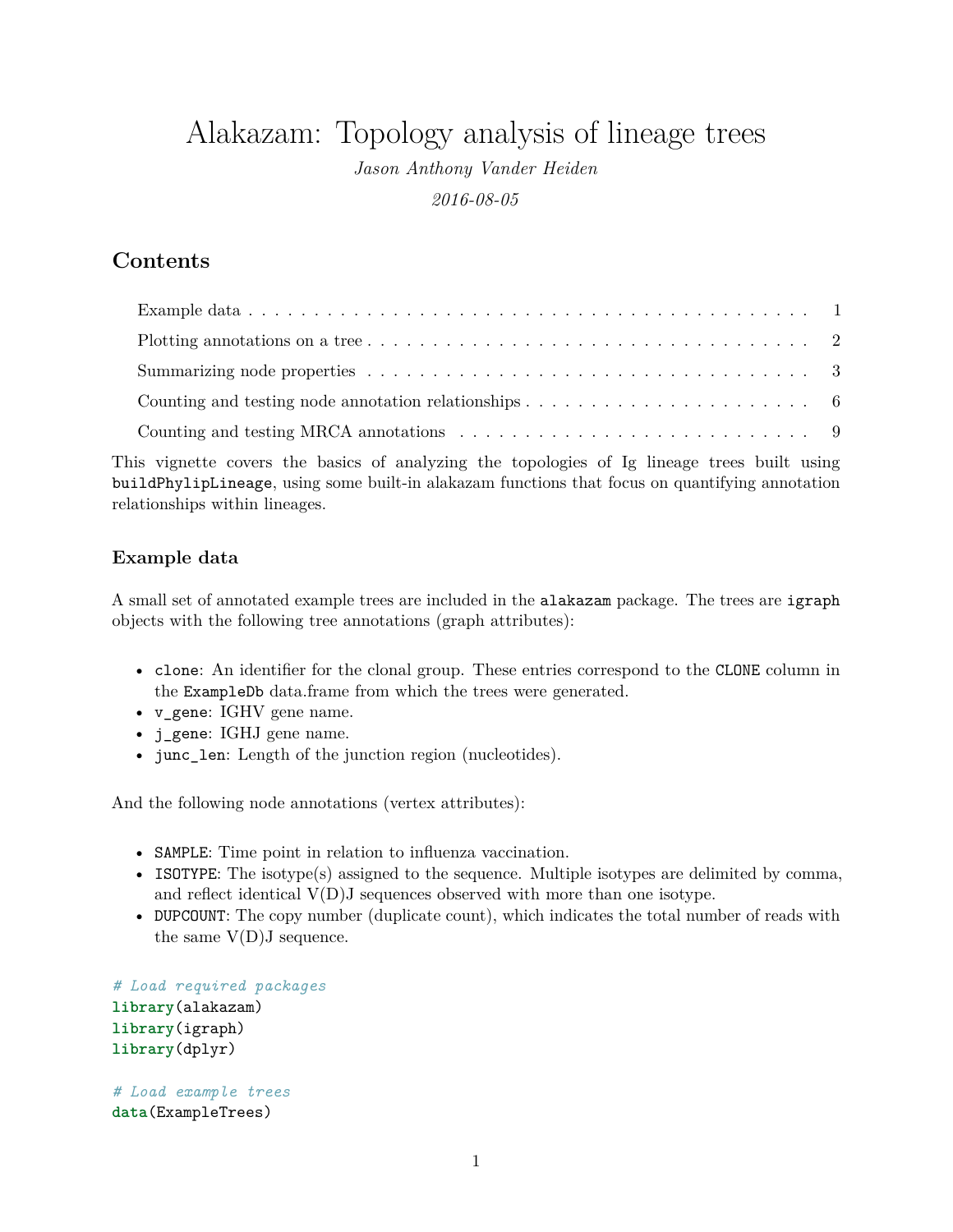```
# Select one tree for example purposes
graph <- ExampleTrees[[24]]
# And add some annotation complexity to the tree
V(graph)$SAMPLE[c(2, 7)] <- "-1h"
V(graph)$ISOTYPE[c(2, 7)] <- "IgM"
# Make a list of example trees excluding multi-isotype trees
```

```
graph_list <- ExampleTrees[sapply(ExampleTrees, function(x) !any(grepl(",", V(x)$ISOTYPE)))]
```
### <span id="page-1-0"></span>**Plotting annotations on a tree**

There are many options for configuring how an igrpah object is plotted which are helpful for visualing annotation topologies. Below is an extensive example of how to plot a tree by configuring the colors, labels, shapes and sizes of different visual elements according to annotations embedded in the graph.

```
# Set node colors
V(graph)$color[V(graph)$SAMPLE == "-1h"] <- "seagreen"
V(graph)$color[V(graph)$SAMPLE == "+7d"] <- "steelblue"
V(graph)$color[V(graph)$name == "Germline"] <- "black"
V(graph)$color[grepl("Inferred", V(graph)$name)] <- "white"
# Set node labels
V(graph)$label <- paste(V(graph)$SAMPLE, V(graph)$ISOTYPE, sep=", ")
V(graph)$label[V(graph)$name == "Germline"] <- ""
V(graph)$label[grepl("Inferred", V(graph)$name)] <- ""
# Set node shapes
V(graph)$shape <- "crectangle"
V(graph)$shape[V(graph)$name == "Germline"] <- "circle"
V(graph)$shape[grepl("Inferred", V(graph)$name)] <- "circle"
# Set node sizes
V(graph)$size <- 60
V(graph)$size[V(graph)$name == "Germline"] <- 30
V(graph)$size[grepl("Inferred", V(graph)$name)] <- 15
# Remove large default margins
par(mar=c(0, 0, 0, 0) + 0.05)
# Plot the example tree
plot(graph, layout=layout_as_tree, vertex.frame.color="grey",
     vertex.label.color="black", edge.label.color="black",
     edge.arrow.mode=0)
```
*# Add legend*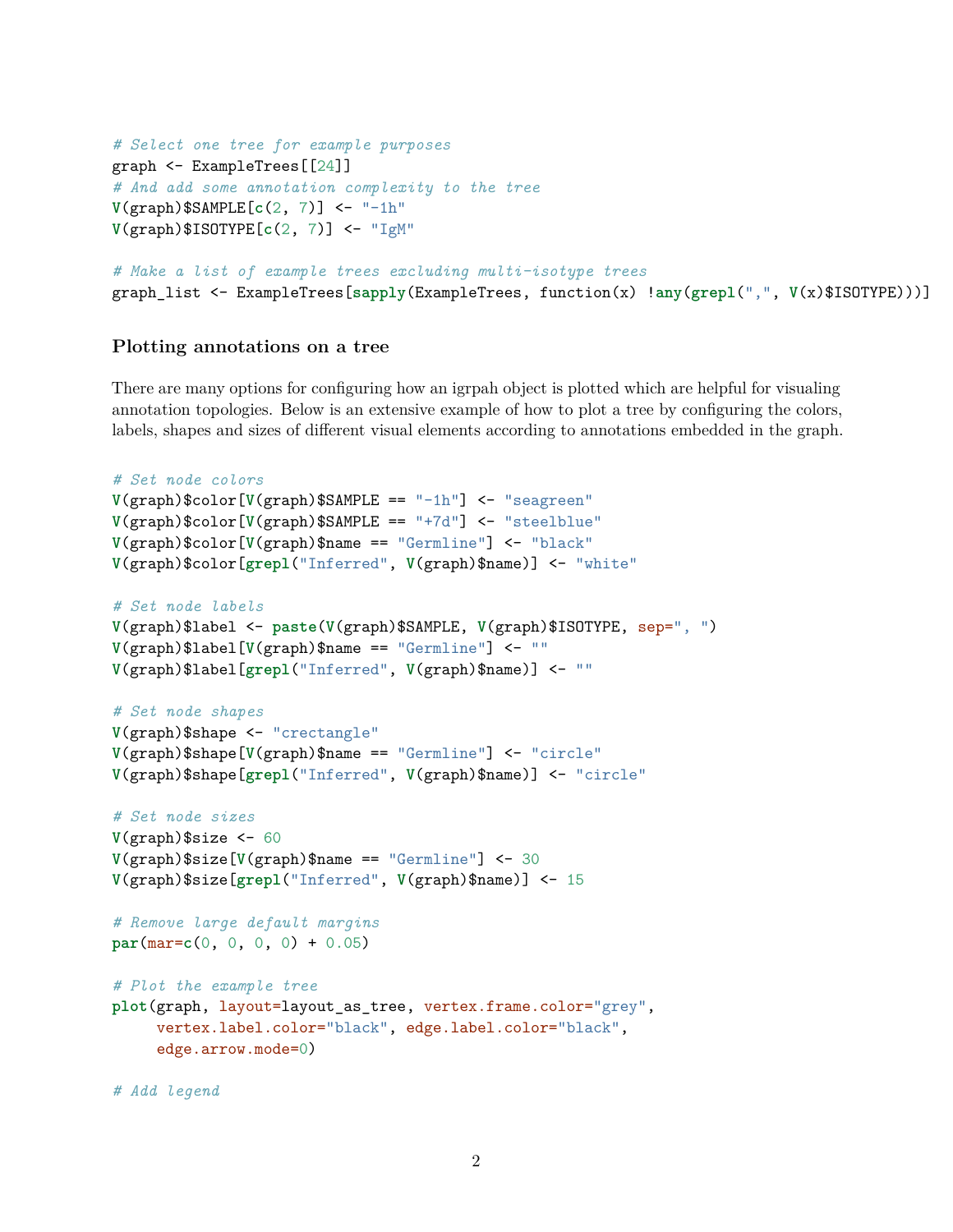

### <span id="page-2-0"></span>**Summarizing node properties**

Various annotation dependent node statistics can be calculated using the summarizeSubstrees and getPathLengths functions. getPathLengths calculates distances from the root (germline) *to child nodes*, whereas summarizeSubtrees calculates paths and subtree statistics *from child nodes*.

#### **Calculating distance from the germline**

To determine the shortest path from the germline sequence to any node, we use getPathLengths, which returns the distance both as the number of "hops" (STEPS) and the number of mutational events (DISTANCE).

```
# Consider all nodes
getPathLengths(graph, root="Germline")
## NAME STEPS DISTANCE
## 1 Inferred1 1 20
## 2 GN5SHBT04CW57C 2
```

|      | ## Z GINOOIIDIOSOWOIG | ╱. | $\lambda$ |
|------|-----------------------|----|-----------|
| ##3  | Inferred2             | 3  | 28        |
|      | ## 4 GN5SHBT08I7RKL   | 4  | 29        |
|      | ## 5 GN5SHBT04CAVIG   | 5  | 30        |
| ## 6 | Germline              | Ω  | 0         |
|      | ## 7 GN5SHBT01D6XOW   | 2  | 22        |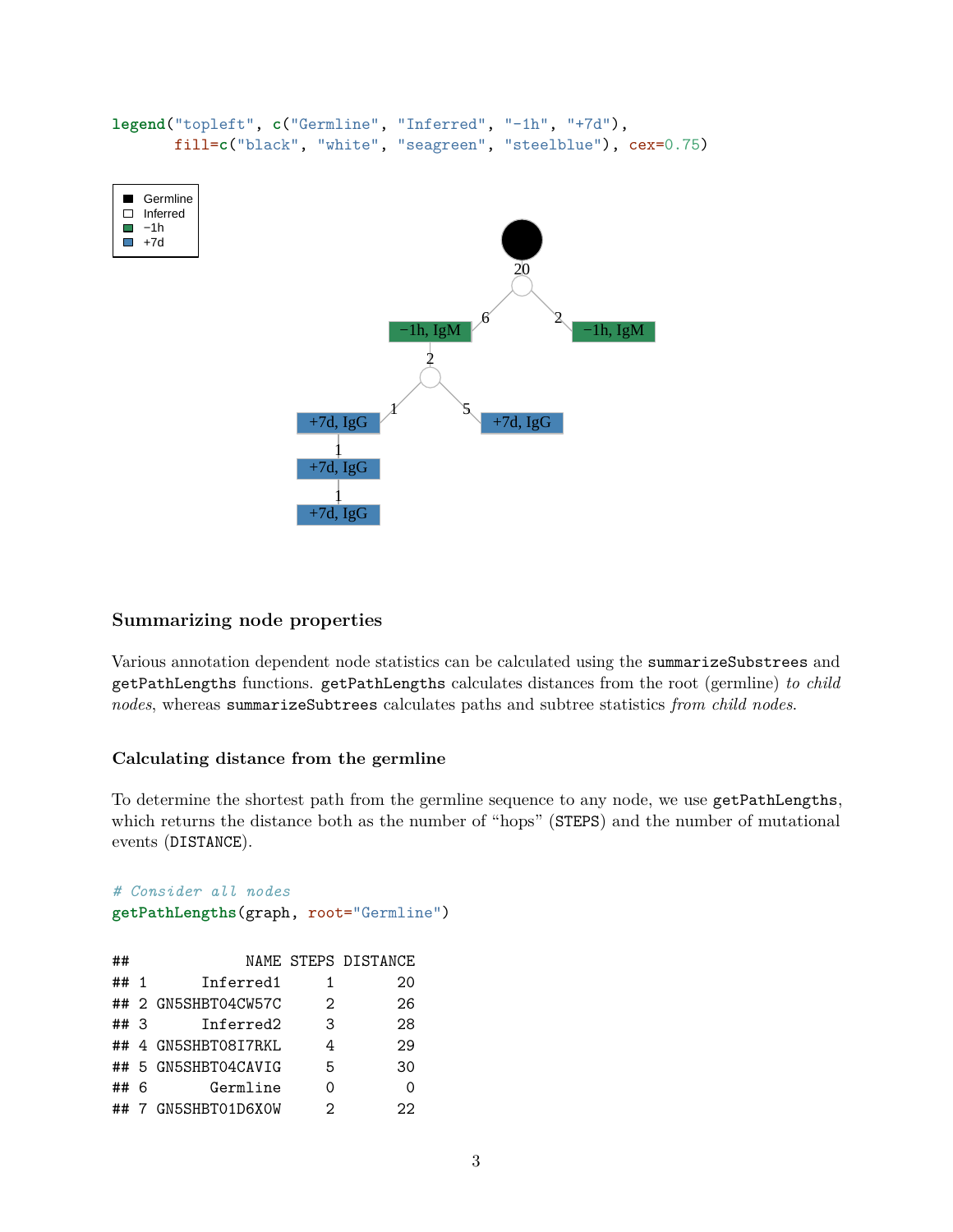|  | ## 8 GN5SHBT06H7TQD | 6 | -31 |
|--|---------------------|---|-----|
|  | ## 9 GN5SHBT05HEG2J | 4 | 33  |

Note, the STEPS counted in the above example include traversal of inferred intermediates. If you want to exclude such nodes, and consider only nodes associated with observed sequences, you can specify an annotation field and value that will be excluded from the number of steps. In the example below we are excluding NA values in the ISOTYPE annotation (field="ISOTYPE", exclude=NA).

*# Exclude nodes without an isotype annotation from step count* **getPathLengths**(graph, root="Germline", field="ISOTYPE", exclude=NA)

| ##  |     |                       |   | NAME STEPS DISTANCE |
|-----|-----|-----------------------|---|---------------------|
| ##  | - 1 | Inferred1             | Ω | 20                  |
|     |     | ## 2 GN5SHBT04CW57C   | 1 | 26                  |
| ##3 |     | Inferred <sub>2</sub> | 1 | 28                  |
| ##  |     | 4 GN5SHBT08I7RKL      | 2 | 29                  |
|     |     | ## 5 GN5SHBT04CAVIG   | 3 | 30                  |
| ##  | 6   | Germline              | Ω | Ω                   |
|     |     | ## 7 GN5SHBT01D6XOW   | 1 | 22                  |
|     |     | ## 8 GN5SHBT06H7TQD   | 4 | 31                  |
| ##  | 9.  | GN5SHBT05HEG2J        | 2 | 33                  |

Note, STEPS has changed with respect to the previous example, but DISTANCE remains the same.

### **Calculating subtree properties**

The summarizeSubtrees function returns a table of each node with the following properties for each node:

- NAME: The node identifier.
- PARENT: The identifier of the node's parent.
- OUTDEGREE: The number of edges leading from the node.
- SIZE: The total number of nodes within the subtree rooted at the node.
- DEPTH: The depth of the subtree that is rooted at the node.
- PATHLENGTH: The maximum path length beneath the node.
- OUTDEGREE NORM: The OUTDEGREE normalized by the total number of edges.
- SIZE NORM: The SIZE normalized by the total tree size.
- DEPTH\_NORM: The DEPTH normalized by the total tree depth.
- PATHLENGTH\_NORM: The PATHLENGTH normalized by the longest path.

The fields=c("SAMPLE", "ISOTYPE") argument in the example below simply defines which annotations we wish to retain in the output. This argument has no effect on the results, in constast to the behavior of getPathLengths.

#### *# Summarize tree*

df <- **summarizeSubtrees**(graph, fields=**c**("SAMPLE", "ISOTYPE"), root="Germline") **print**(df[1:4])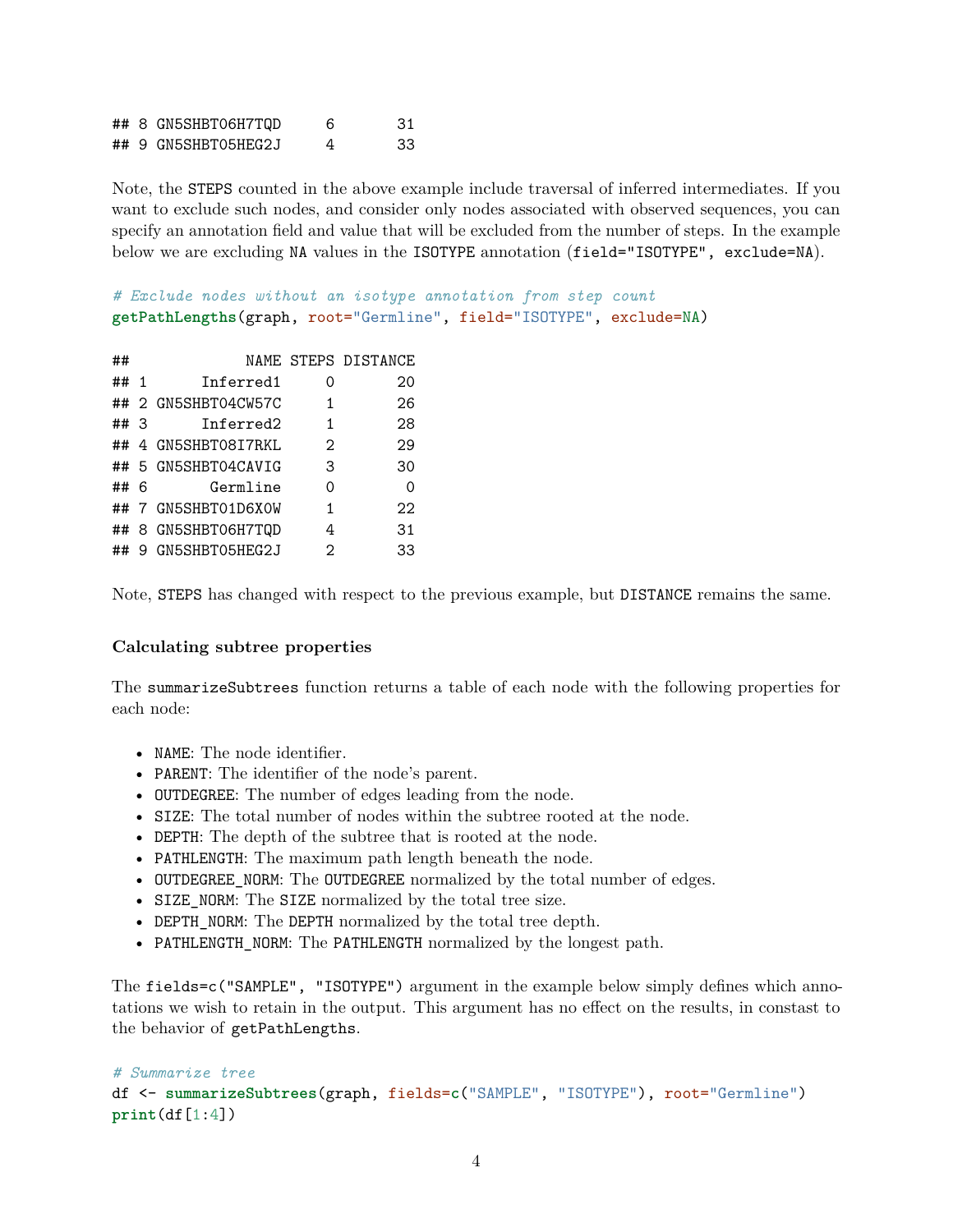| ##     |   |                  |            | NAME SAMPLE ISOTYPE | PARENT         |
|--------|---|------------------|------------|---------------------|----------------|
| ## $1$ |   | Inferred1        | $<$ NA $>$ | $<$ NA $>$          | Germline       |
| ##     |   | 2 GN5SHBT04CW57C | $-1h$      | IgM                 | Inferred1      |
| ## 3   |   | Inferred2        | $<$ NA $>$ | $<$ NA $>$          | GN5SHBT04CW57C |
| ##     |   | 4 GN5SHBT08I7RKL | $+7d$      | IgG                 | Inferred2      |
| ##     |   | 5 GN5SHBT04CAVIG | $+7d$      | IgG                 | GN5SHBT08I7RKL |
| ## 6   |   | Germline         | $<$ NA $>$ | $<$ NA $>$          | $<$ NA $>$     |
| ##     | 7 | GN5SHBT01D6X0W   | $-1h$      | IgM                 | Inferred1      |
| ##     | 8 | GN5SHBT06H7TQD   | $+7d$      | IgG                 | GN5SHBT04CAVIG |
| ##     | 9 | GN5SHBT05HEG2J   | $+7d$      | IgG                 | Inferred2      |

### **print**(df[**c**(1, 5:8)])

| ##   |                     |   |   |   | NAME OUTDEGREE SIZE DEPTH PATHLENGTH |
|------|---------------------|---|---|---|--------------------------------------|
| ## 1 | Inferred1           | 2 | 8 | 6 | 13                                   |
|      | ## 2 GN5SHBT04CW57C |   | 6 | 5 |                                      |
| ##3  | Inferred2           | 2 | 5 | 4 | 5                                    |
|      | ## 4 GN5SHBT08I7RKL | 1 | 3 | 3 | $\mathcal{D}_{1}$                    |
|      | ## 5 GN5SHBT04CAVIG | 1 | 2 | 2 |                                      |
| ## 6 | Germline            | 1 | 9 | 7 | 33                                   |
|      | ## 7 GN5SHBT01D6X0W | 0 | 1 | 1 | $\Omega$                             |
|      | ## 8 GN5SHBT06H7TQD | Ω | 1 | 1 | ∩                                    |
|      | ## 9 GN5SHBT05HEG2J |   |   |   | 0                                    |

#### **print**(df[**c**(1, 9:12)])

| ##   |                     |                 |           | NAME OUTDEGREE_NORM SIZE_NORM DEPTH_NORM PATHLENGTH_NORM |
|------|---------------------|-----------------|-----------|----------------------------------------------------------|
| ## 1 | Inferred1           | 0.250 0.8888889 | 0.8571429 | 0.39393939                                               |
|      | ## 2 GN5SHBT04CW57C | 0.125 0.6666667 | 0.7142857 | 0.21212121                                               |
| ##3  | Inferred2           | 0.250 0.5555556 | 0.5714286 | 0.15151515                                               |
|      | ## 4 GN5SHBT08I7RKL | 0.125 0.3333333 | 0.4285714 | 0.06060606                                               |
|      | ## 5 GN5SHBT04CAVIG | 0.125 0.2222222 | 0.2857143 | 0.03030303                                               |
| ##6  | Germline            | 0.125 1.0000000 | 1.0000000 | 1.00000000                                               |
| ##7  | GN5SHBT01D6X0W      | 0.000 0.1111111 | 0.1428571 | 0.00000000                                               |
|      | ## 8 GN5SHBT06H7TQD | 0.000 0.1111111 | 0.1428571 | 0.00000000                                               |
| ##9  | GN5SHBT05HEG2J      | 0.000 0.1111111 | 0.1428571 | 0.00000000                                               |

Distributions of normalized subtree statistics for a population of trees can be plotted using the plotSubtrees function. In the example below, we have specified silent=TRUE which causes plotSubtrees to return the ggplot object without rendering the plot. The ggplot object are then plotting using the gridPlot function which places each individual plot in a separate panel of the same figure.

## *# Set sample colors* sample\_colors <- **c**("-1h"="seagreen", "+7d"="steelblue")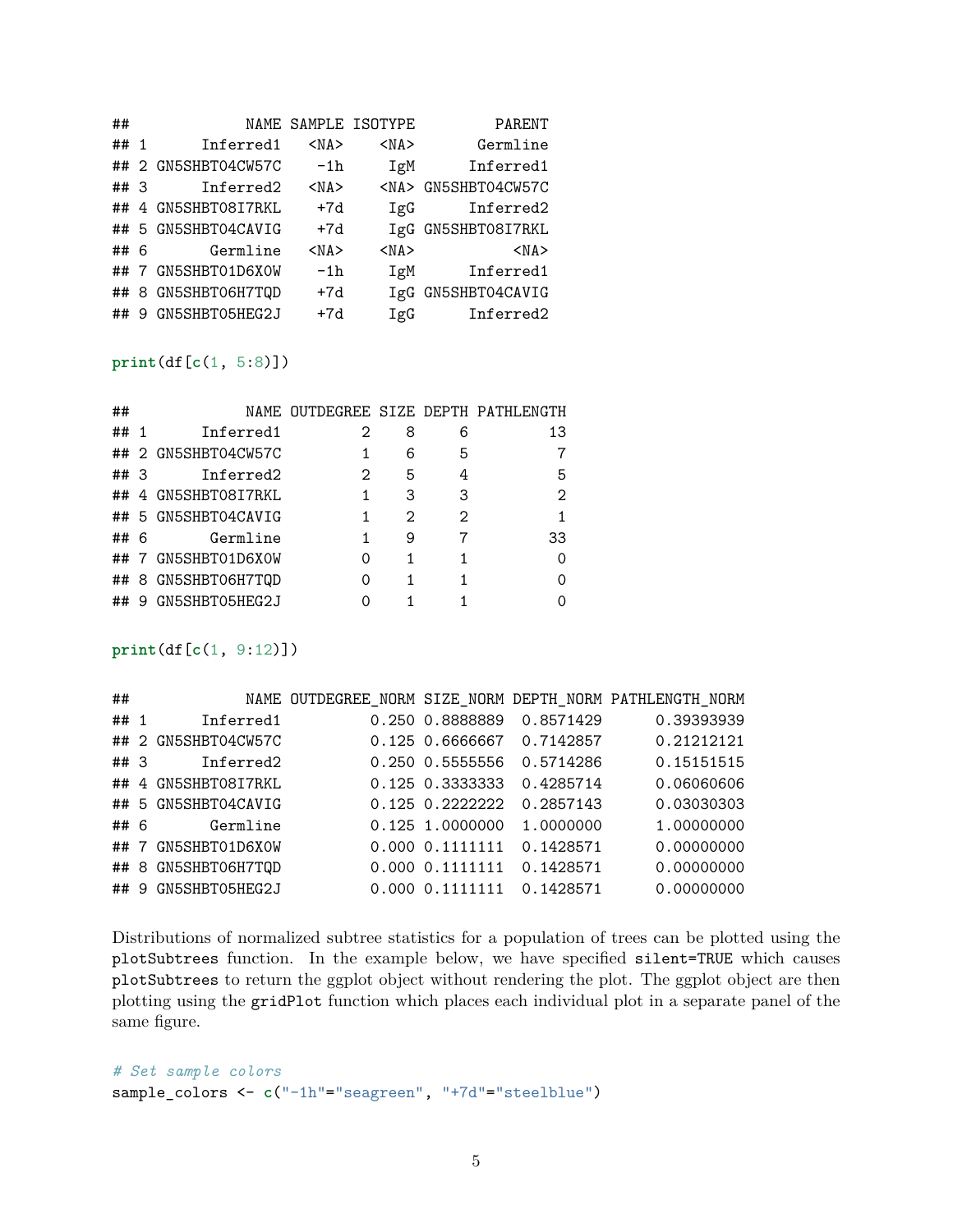```
# Box plots of node outdegree by sample
p1 <- plotSubtrees(graph_list, "SAMPLE", "outdegree", colors=sample_colors,
                   main_title="Node outdegree", legend_title="Time",
                   style="box", silent=TRUE)
# Box plots of subtree size by sample
p2 <- plotSubtrees(graph_list, "SAMPLE", "size", colors=sample_colors,
                   main title="Subtree size", legend title="Time",
                   style="box", silent=TRUE)
# Violin plots of subtree path length by isotype
p3 <- plotSubtrees(graph_list, "ISOTYPE", "pathlength", colors=IG_COLORS,
                   main_title="Subtree path length", legend_title="Isotype",
                   style="violin", silent=TRUE)
# Violin plots of subtree depth by isotype
p4 <- plotSubtrees(graph_list, "ISOTYPE", "depth", colors=IG_COLORS,
                   main_title="Subtree depth", legend_title="Isotype",
                   style="violin", silent=TRUE)
```

```
# Plot in a 2x2 grid
gridPlot(p1, p2, p3, p4, ncol=2)
```


### <span id="page-5-0"></span>**Counting and testing node annotation relationships**

Given a set of annotated trees, you can determine the abundance of specific parent-child relationships within individual trees using the **tableEdges** function and the signficance of these relationships in population of trees using the testEdges function. Annotation relationships over edges can be calculated as direct or indirect relationships, where a direct relationship is a parent-child pair and an indirect relationship is a decent relationship that travels through another node (or nodes) first.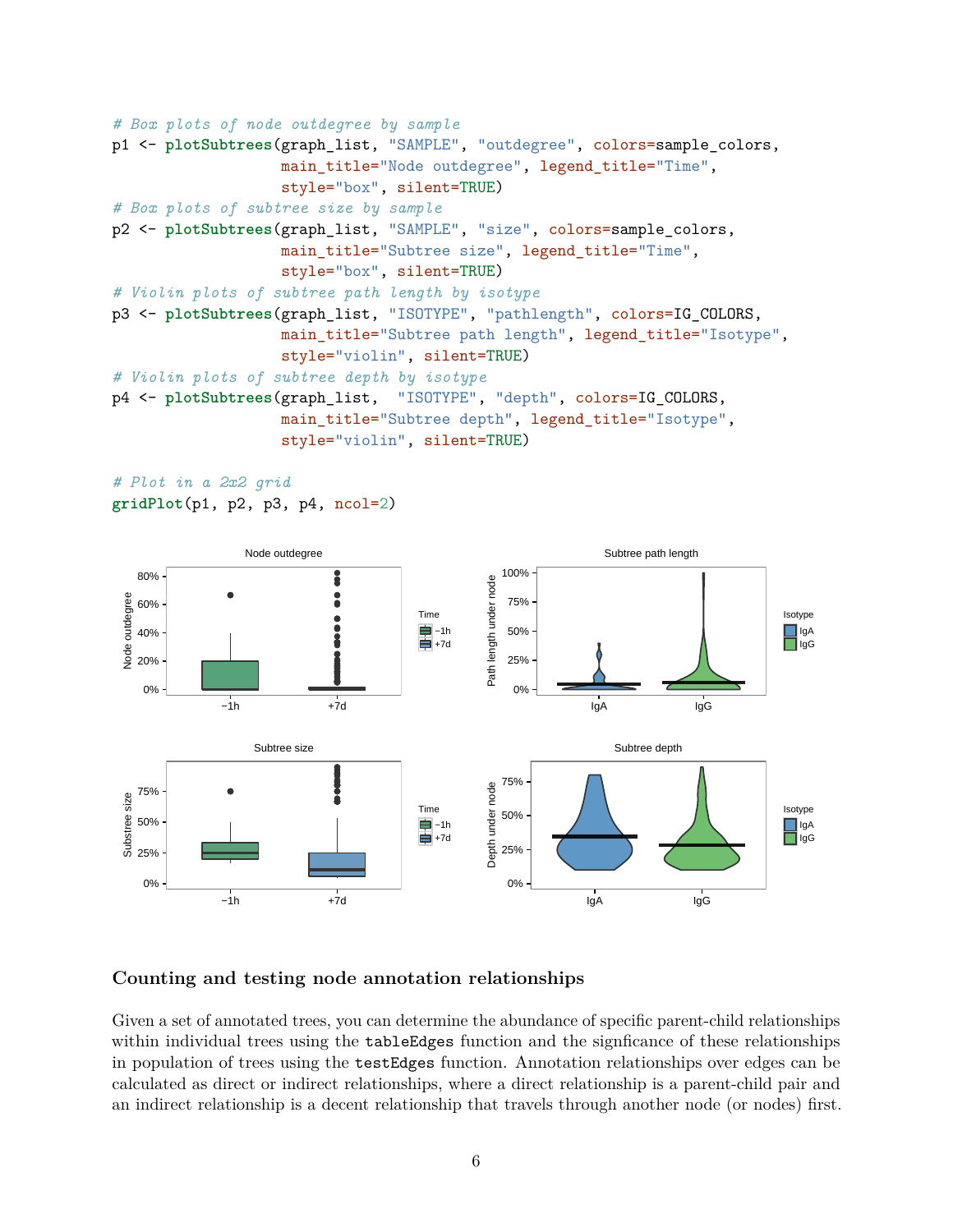#### **Tabulating edges for a single tree**

Tabulating all directparent-child annotation relationships in the tree by isotype annotation can be performed like so:

```
# Count direct edges between isotypes
tableEdges(graph, "ISOTYPE")
## Source: local data frame [5 x 3]
## Groups: PARENT [?]
##
## PARENT CHILD COUNT
## <chr> <chr> <int>
\## 1 IgG IgG 2
## 2 IgM <NA> 1
## 3 <NA> IgG 2
## 4 <NA> IgM 2
## 5 <NA> <NA> 1
```
The above output is cluttered with the NA annotations from the germline and inferred nodes. We can perform the same direct tabulation, but exclude any nodes annotated with either Germline or NA for isotype using the exclude argument:

```
# Direct edges excluding germline and inferred nodes
tableEdges(graph, "ISOTYPE", exclude=c("Germline", NA))
## Source: local data frame [1 x 3]
## Groups: PARENT [?]
##
## PARENT CHILD COUNT
## <chr> <chr> <int>
\## 1 IgG IgG 2
```
As there are inferred nodes in the tree, we might want to consider indirect parent-child relationships that traverse through inferred nodes. This is accomplished using the same arguments as above, but with the addition of the indirect=TRUE argument which will skip over the excluded nodes when tabulating annotation pairs:

```
# Count indirect edges walking through germline and inferred nodes
tableEdges(graph, "ISOTYPE", indirect=TRUE, exclude=c("Germline", NA))
## Source: local data frame [2 x 3]
## Groups: PARENT [?]
##
## PARENT CHILD COUNT
## <chr> <chr> <int>
## 1 IgG IgG 2
## 2 IgM IgG 2
```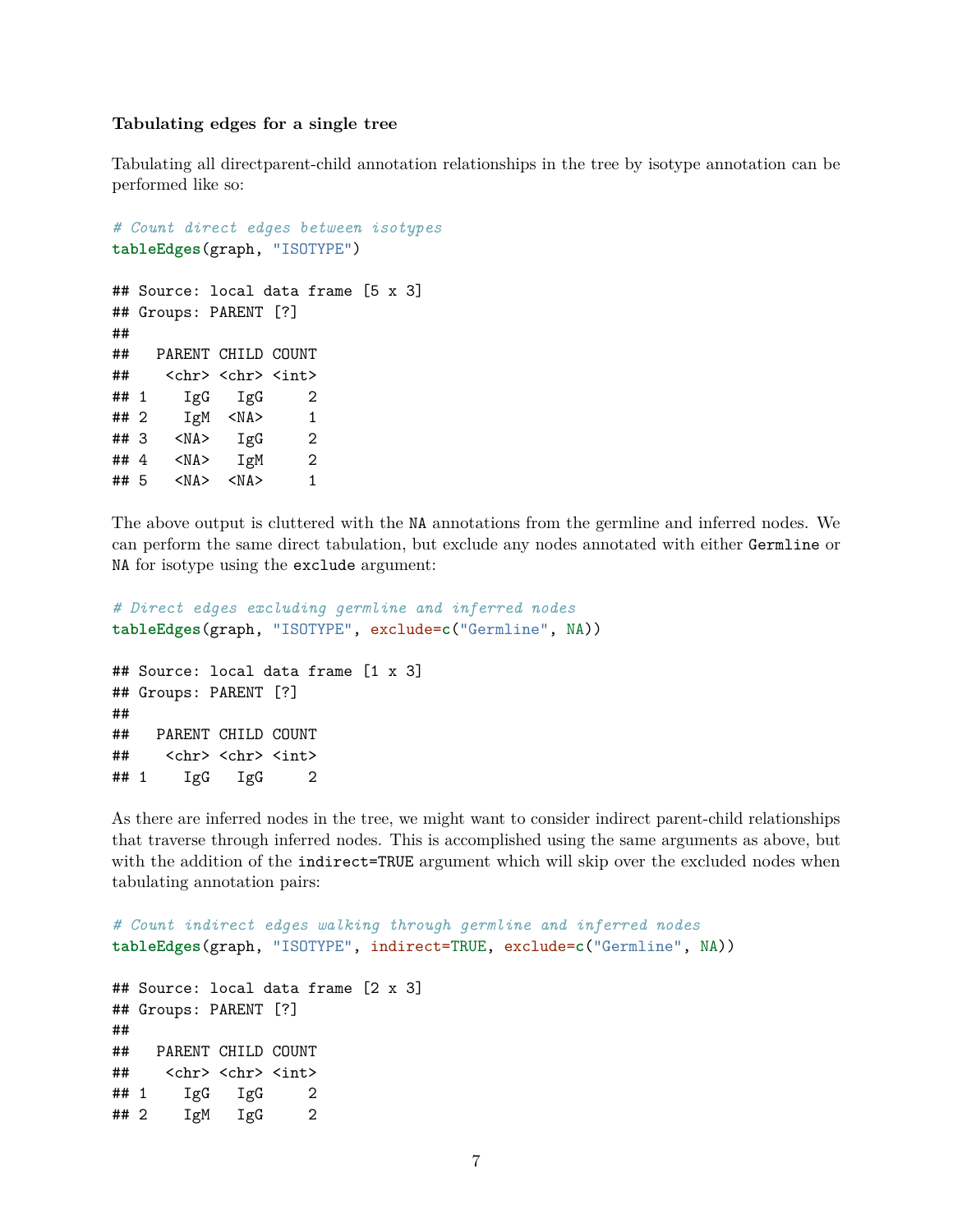#### **Significance testing of edges in a population of trees**

Given a population of trees, as a list of annotated igraph objects, you can determine if there is enrichment for specific annotation pairs using the testEdges function. This has the same options as tableEdges, except that the values c("Germline", NA) are excluded by default. testEdges performs a permutation test to generated a null distribution, excluding permutation of of any annotations specified to the exclude argument (these annotation remain fix in the tree). P-values output by testEdges are one-sided tests that the annotation pair is observed more often than expected.

```
# Test isotype relationships
edge_test <- testEdges(graph_list, "ISOTYPE", nperm=20)
```

```
# Print p-value table
print(edge_test)
```

| ##   |     |     | PARENT CHILD COUNT EXPECTED | PVALUE |
|------|-----|-----|-----------------------------|--------|
| ## 1 | IgA | IgA | 36 35.100000 0.1500000      |        |
| ## 2 | IgA | 1gG | 2 3.133333 0.7333333        |        |
| ##3  | IgG | IgA | 1 2.350000 0.7500000        |        |
| ## 4 | IgG | IgG | 99 98.200000 0.2000000      |        |

```
# Plot null distributions for each annotation pair
```
**plotEdgeTest**(edge\_test, color="steelblue", main\_title="Isotype Edges", style="hist")

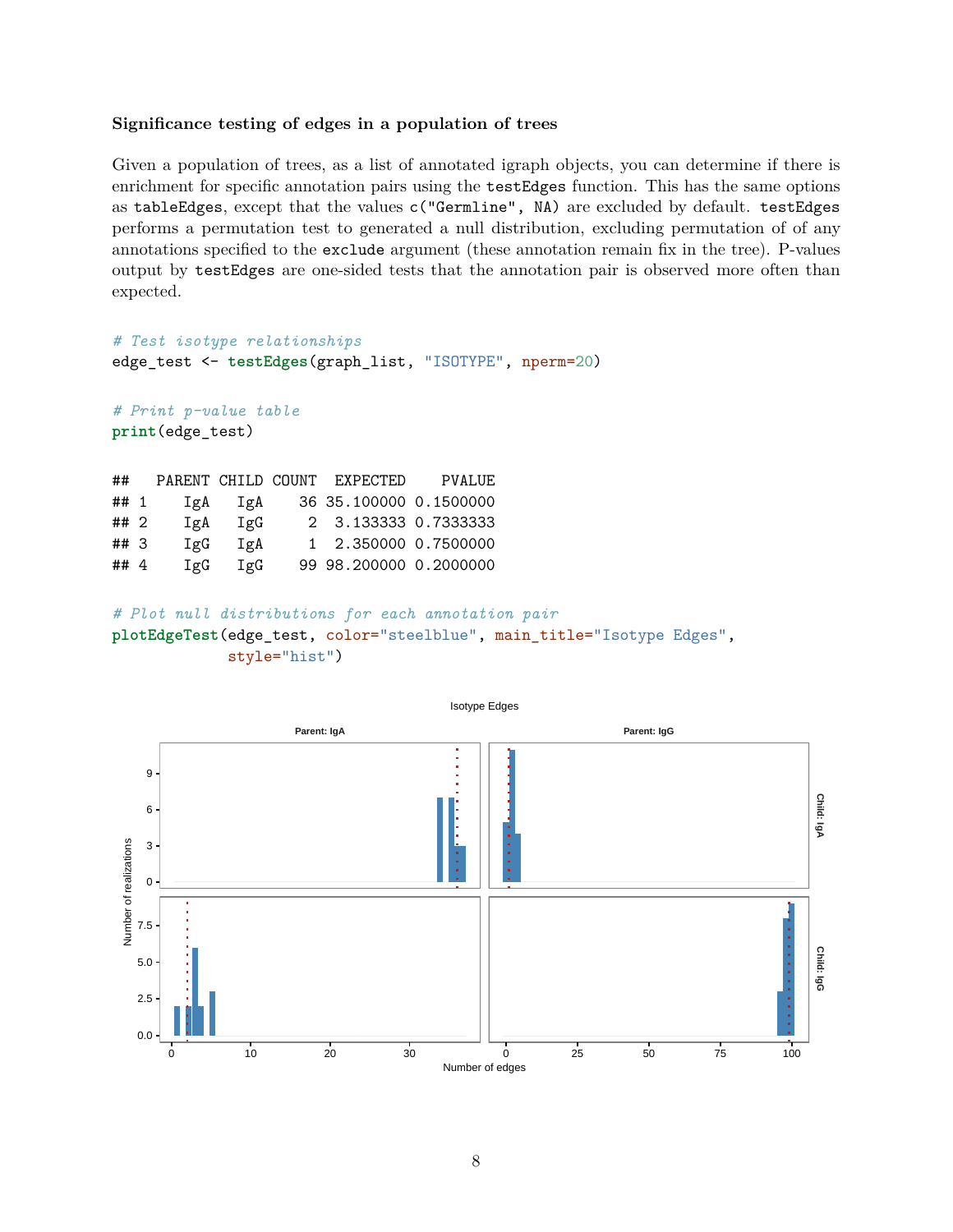#### <span id="page-8-0"></span>**Counting and testing MRCA annotations**

The most recent common ancestor (MRCA) of an Ig lineage we define herein as the most ancestral observed, or inferred, sequences in the lineage tree. Meaning, the node that is most proximal, by some measure, to the germline (root) node. The getMRCA and testMRCA functions provide extraction and significance testing of MRCA sequences by annotation value, respectively.

#### **Extracting MRCAs from a tree**

Extracting the MRCA from a tree is accomplished using the getMRCA function. The germline distance criteria are as described above for getPathLengths and can be either node hops or mutational events, with or without exclusion of nodes with specific annotations. To simply extact the annotations for the node(s) immediately below the germline, you can use the  $path=steps$  argument without any node exclusion:

```
# Use unweighted path length and do not exclude any nodes
mrca_df <- getMRCA(graph, path="steps", root="Germline")
# Print subset of the annotation data.frame
print(mrca_df[c("NAME", "SAMPLE", "ISOTYPE", "STEPS", "DISTANCE")])
```
## NAME SAMPLE ISOTYPE STEPS DISTANCE ## Inferred1 Inferred1 <NA> <NA> 1 20

To use mutational distance and consider only observed (ie, non-germline and non-inferred) nodes, we specify the exclusion field (field="ISOTYPE") and exclusion value within that field (exclude=NA):

```
# Exclude nodes without an isotype annotation and use weighted path length
mrca_df <- getMRCA(graph, path="distance", root="Germline",
                   field="ISOTYPE", exclude=NA)
```

```
# Print excluding sequence, label, color, shape and size annotations
print(mrca_df[c("NAME", "SAMPLE", "ISOTYPE", "STEPS", "DISTANCE")])
```

| ## |                                  |     |     | NAME SAMPLE ISOTYPE STEPS DISTANCE |
|----|----------------------------------|-----|-----|------------------------------------|
|    | ## GN5SHBT01D6XOW GN5SHBT01D6XOW | -1h | IgM |                                    |

#### **Significance testing of MRCA annotations**

Similar to testEdges, the function testMRCA will perform a permutation test to determine the significance of an annotation appearing at the MRCA over a population of trees. P-values output by testMRCA are one-sided tests that the annotation is observed more often than expected in the MRCA position.

```
# Test isotype MRCA annotations
mrca_test <- testMRCA(graph_list, "ISOTYPE", nperm=20)
```